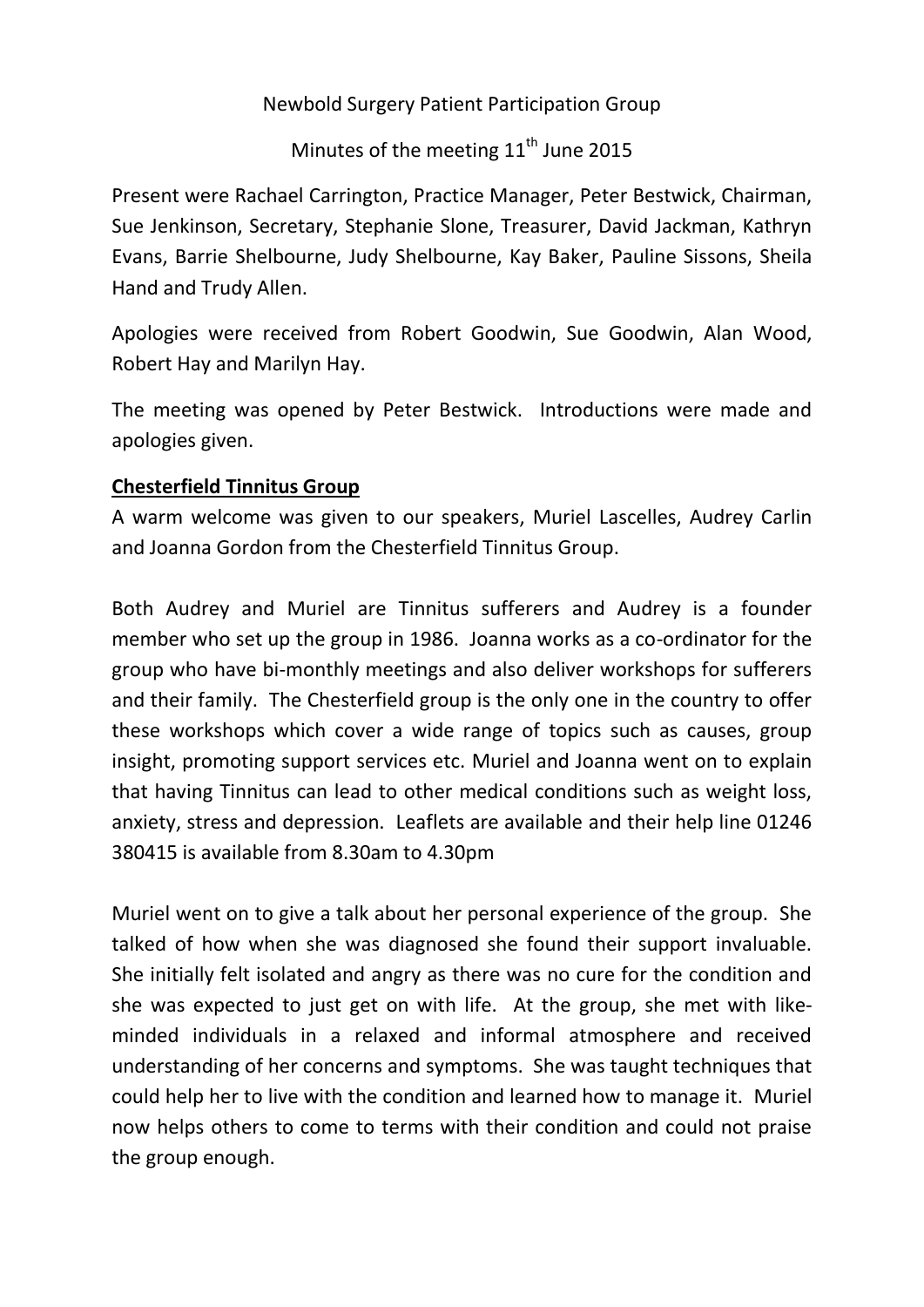### **Flu Campaign 2015**

Rachael thanked the group for all their help last year. Again this year we are planning more of a social event for patients. Fund Raising was discussed and the group were asked to put forward any suitable charity which was close to their hearts for a possible donation. If a number of charities are suggested the group will vote at the next meeting.

The suggested dates for this year's flu clinic event are Wednesday  $30<sup>th</sup>$ September or Wednesday  $7<sup>th</sup>$  October dependant on the delivery of the vaccines. Confirmation of delivery is expected in August.

#### **PPG Funds Update**

Our Treasurer Stephanie Slone gave the group an annual update on PPG funds. A statement was provided to members showing all income and expenditure for the previous year. At present we have £886 in the account and the group informed Rachael that they would like to donate £500 towards our new ECG machine.

#### **Telephone System Update**

We await one further quote for a new system before deciding on a provider. We have taken on board the suggestions of all who participated in the user audit and the practice hopes to have the new system in place by the end of September which caters for the needs of all users.

#### **2015/2016 Key Priorities**

The group would like to continue our DNA campaign this year and would also like to make further suggestions regarding building upgrades. It was suggested by patients that the windows and façade of the building were looking very tired and Rachael agreed to make this a priority area.

Rachael asked the group to consider any other areas or improvements the practice could make and bring ideas to the next meeting.

# **CQC (Care Quality Commission) Survey**

In the past the group has very kindly helped with surveys to gain patient opinion. They agreed to canvas patients in the waiting room regarding their opinions on the practice and the care they receive to help identify areas where the practice could improve. Rachael explained that patient feedback was essential to the practice; she explained that we were likely to have a further CQC visit this year and the groups help was invaluable as patients often feel more comfortable talking to other patients rather than members of staff.